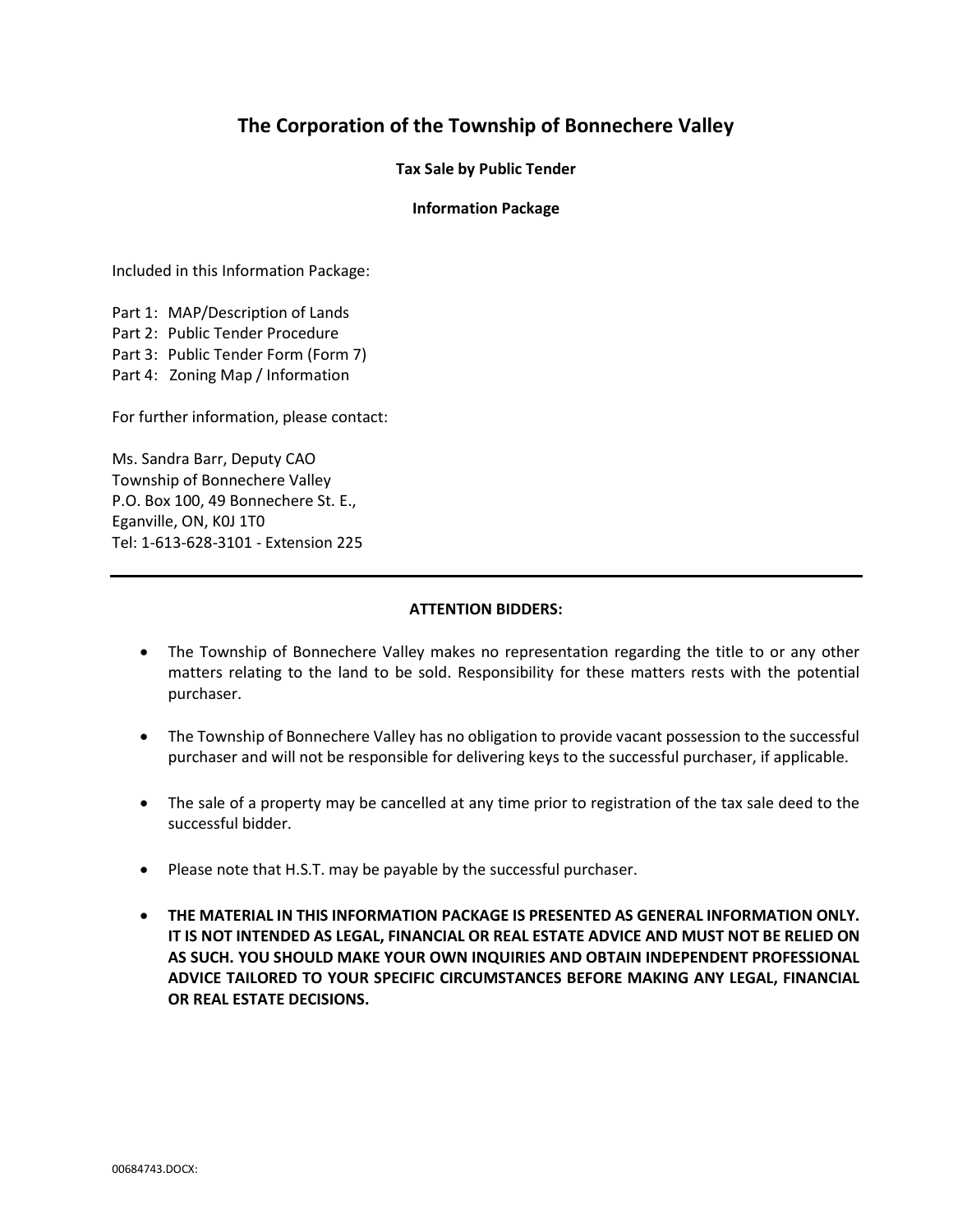## PART 1

# MAP/DESCRIPTION OF LANDS

Roll No.: 47-38-036-035-09000 Legal Description: Part Lot 13, Concession 10, as in R58948, t/w R58948, geographic Township of South Algona, now in the Township of Bonnechere Valley, County of Renfrew. PIN: 57454-0015 (LT)

Municipal Address: n/a

Minimum Tender Amount: \$6,533.88

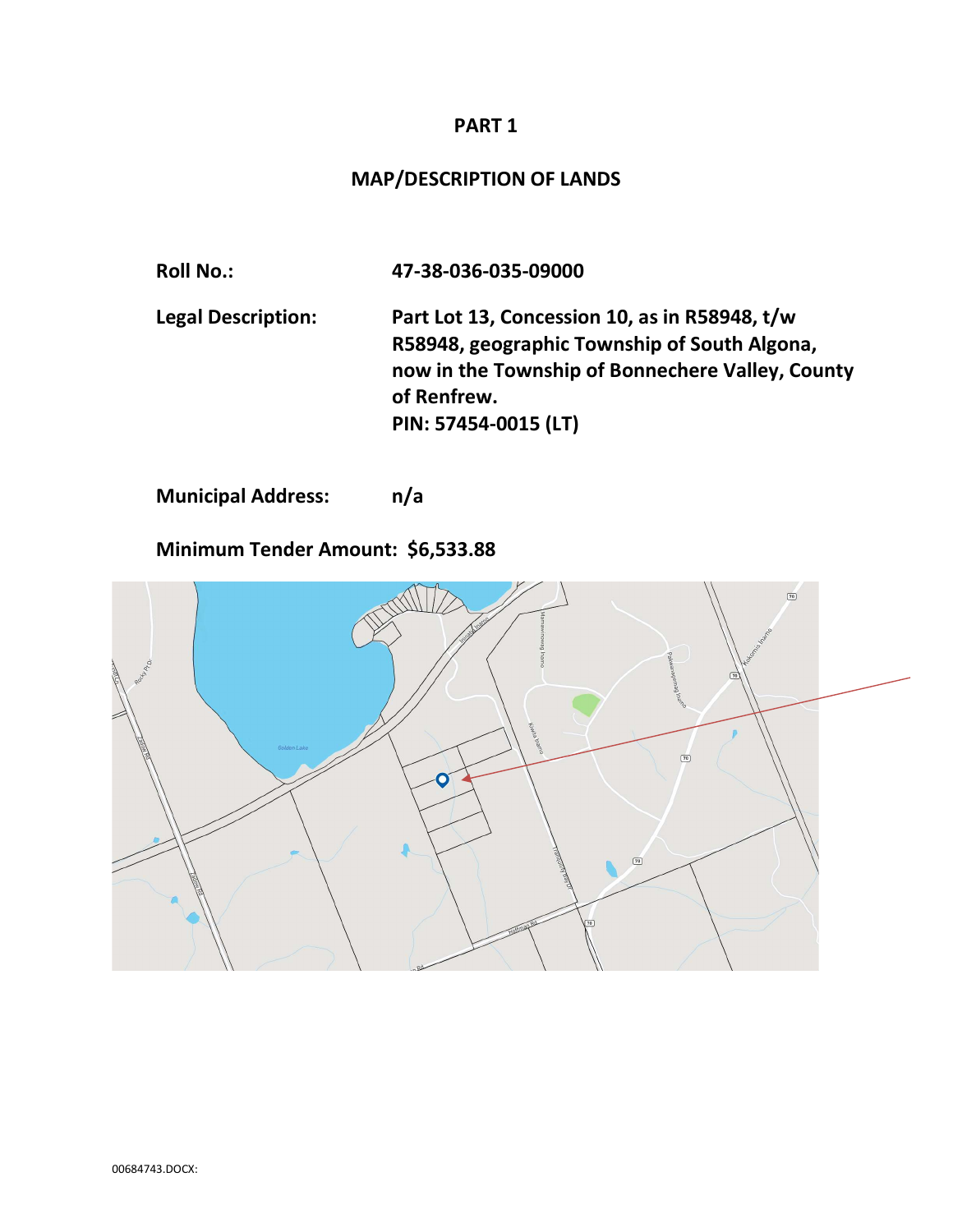## PART 2

## PUBLIC TENDER PROCEDURE

## Read these Instructions Carefully.

## TENDERS THAT DO NOT COMPLY WITH THESE PROCEDURES WILL BE REJECTED

## Tender Process

- 1. A tender must be submitted on a Form 7 PUBLIC TENDER FORM (See Part 3 attached).
- 2. A tender must be typewritten or legibly handwritten in ink.
- 3. A tender must be accompanied by a deposit of at least 20 percent of the tender amount.

 NOTE: A deposit of 20% must always be rounded off to the higher cent (i.e. if you tender \$5,000.01 (20% of 5,000.01 = \$1,000.002) You will need to provide a minimum deposit of \$1,000.01. 1,000.00 would be less than 20%.

- 4. The tender deposit shall be payable to The Corporation of the Township of Bonnechere Valley by money order, bank draft or cheque certified by a bank or trust corporation.
- 5. The tender price shall be equal to or greater than the minimum tender amount shown in the advertisement.
- 6. A tender shall apply to only one parcel of land and shall not include any term or condition not provided for in the Tax Sales Rules.
- 7. A tender shall be submitted in a sealed envelope marked on the outside with

 "TENDER FOR TAX SALE For (insert short description or municipal address of property sufficient to permit the Deputy CAO to identify the parcel of land to which the tender relates)"

8. A tender shall be addressed to:

### DEPUTY CAO OF THE CORPORATION OF THE TOWNSHIP OF BONNECHERE VALLEY

- 9. A tender shall be received by the municipality prior to 3:00pm local time on the day of the sale.
- 10. A sealed envelope will contain only one tender.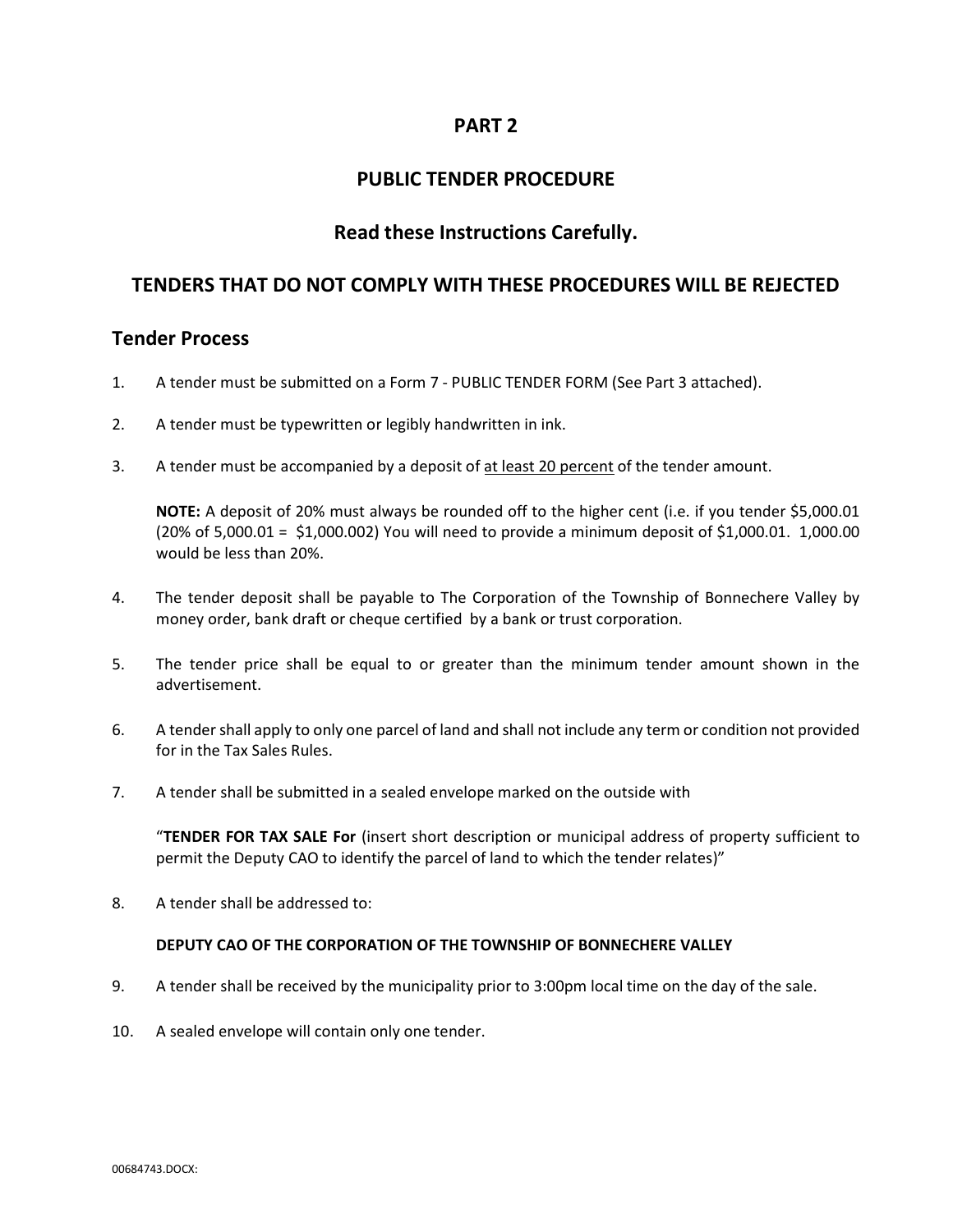11. The municipality makes no representation regarding title to or any other matters relating to the land to be sold. The purchaser is entirely responsible for satisfying him or herself in respect of these matters prior to submitting the tender.

# TENDER ACCEPTANCE PROCESS

- 12. The Deputy CAO will mark an envelope containing a tender with the time and date on which it was received. Where two or more tenders are equal, the tender submitted first will be the successful tender.
- 13. A tender may be withdrawn upon written request received by the Deputy CAO before 3pm local time on the last date for receiving tenders. The envelope containing the withdrawn tender will be opened at the time when all of the sealed envelopes are opened.
- 14. The Deputy CAO for the Township of Bonnechere Valley, in the presence of one other person who has not submitted a tender, will open all sealed envelopes containing a tender as soon as possible after 3pm local time on the last date for receiving the tenders.
- 15. After opening the sealed envelopes, the Deputy CAO will reject those tenders that
	- Are not equal or greater than the minimum tender amount shown in the advertisement;
	- Do not conform to the requirements of the Tax Sale Rules;
	- Have been withdrawn in writing prior to 3pm local time on the last date for receiving tenders
- 16. The Deputy CAO will identify the two highest tenders and will return the remaining rejected tenders to the unsuccessful tenderers along with their deposits and a statement indicating why their tender was rejected.
- 17. If there are no tenders capable of being accepted, the Deputy CAO will declare that there is no successful purchaser.
- 18. The Deputy CAO will immediately notify by ordinary mail sent to the address on the tender the person who submitted the highest tender capable of being accepted, advising that person that he/she/it will be declared to be the successful purchaser if, within 14 days of the mailing of the notice, the following amounts are paid by money order, bank draft or certified cheque to the Deputy CAO of the Township of Bonnechere Valley:
	- The balance of the amount tendered:
	- The applicable land transfer tax;
	- The accumulated taxes meaning the real property taxes that have accumulated with respect to the parcel of land between the first day of advertising of the parcel for sale by public sale and the day a successful purchaser is declared
- 19. If the person notified above makes all of the required payments, the Deputy CAO will declare that person to be the successful purchaser.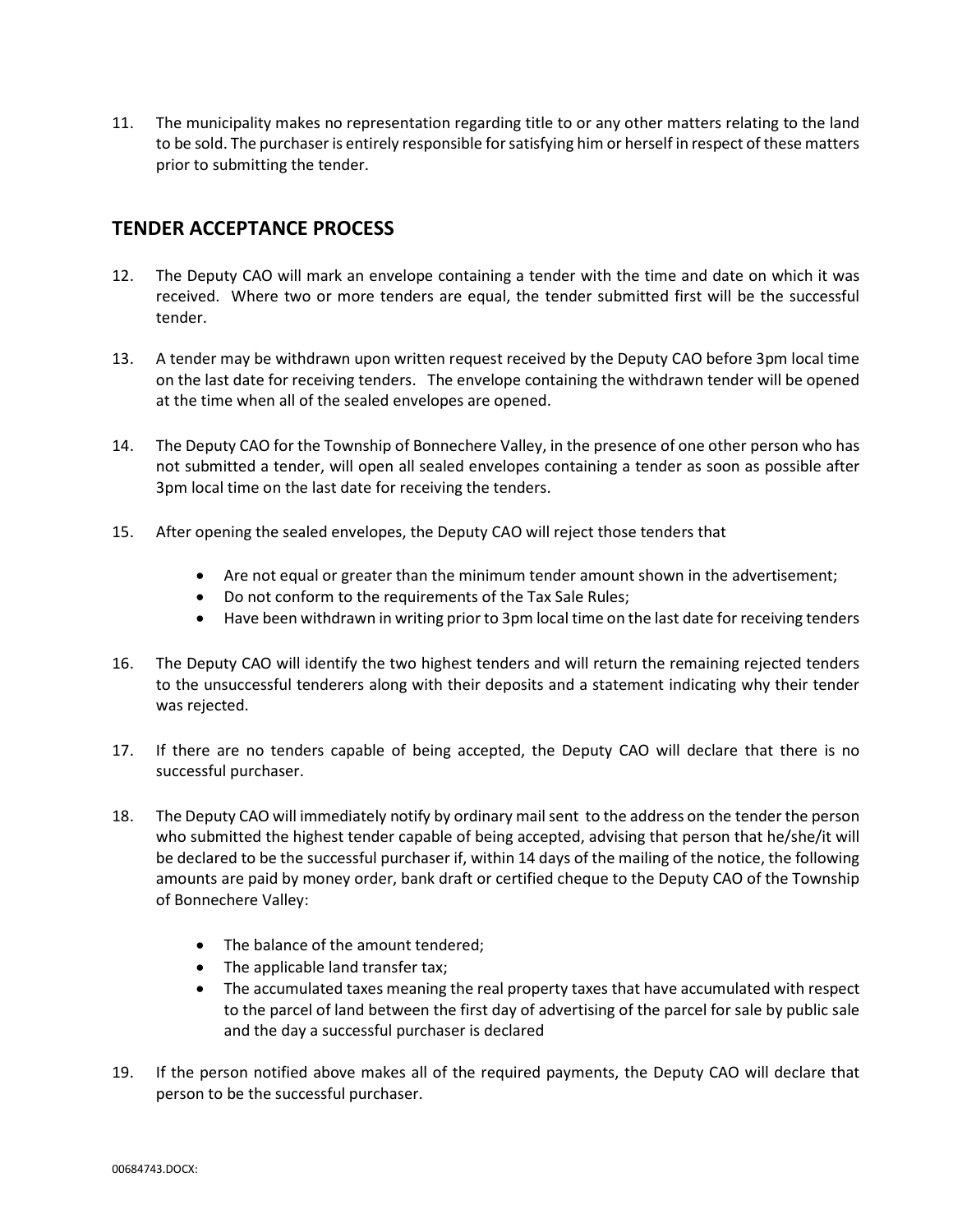- 20. If the person notified above does not make all of the required payments within the required time, the person's tender deposit will be immediately forfeited to the Township of Bonnechere Valley.
- 21. If the person who submitted the highest tender capable of being accepted fails to purchase the parcel, the Deputy CAO will notify, by ordinary mail sent to the address on the tender, the person who submitted the second highest tender capable of being accepted, advising that person that he/she/it will be declared to be the successful purchaser if, within 14 days of the mailing of the notice, the following amounts are paid by money order, bank draft or certified cheque to the Deputy CAO of the Township of Bonnechere Valley:
	- The balance of the amount tendered;
	- The applicable land transfer tax;
	- The accumulated taxes meaning the real property taxes that have accumulated with respect to the parcel of land between the first day of advertising of the parcel for sale by public sale and the day a successful purchaser is declared
- 22. If the person notified above makes all of the required payments within the required time, the Deputy CAO will declare that person to be the successful purchaser.
- 23. If the person notified above does not make all of the required payments within the required time, the person's tender deposit will be immediately forfeited to the Township of Bonnechere Valley.
- 24. If no tender capable of being accepted is received by the Deputy CAO or, if a person who has been notified by the Deputy CAO that they will be declared the successful purchaser, has failed to pay all amounts required within the time required as set out in the notice, the Deputy CAO will declare that there is no successful purchaser and may register a notice of vesting in the name of The Corporation of the Township of Bonnechere Valley.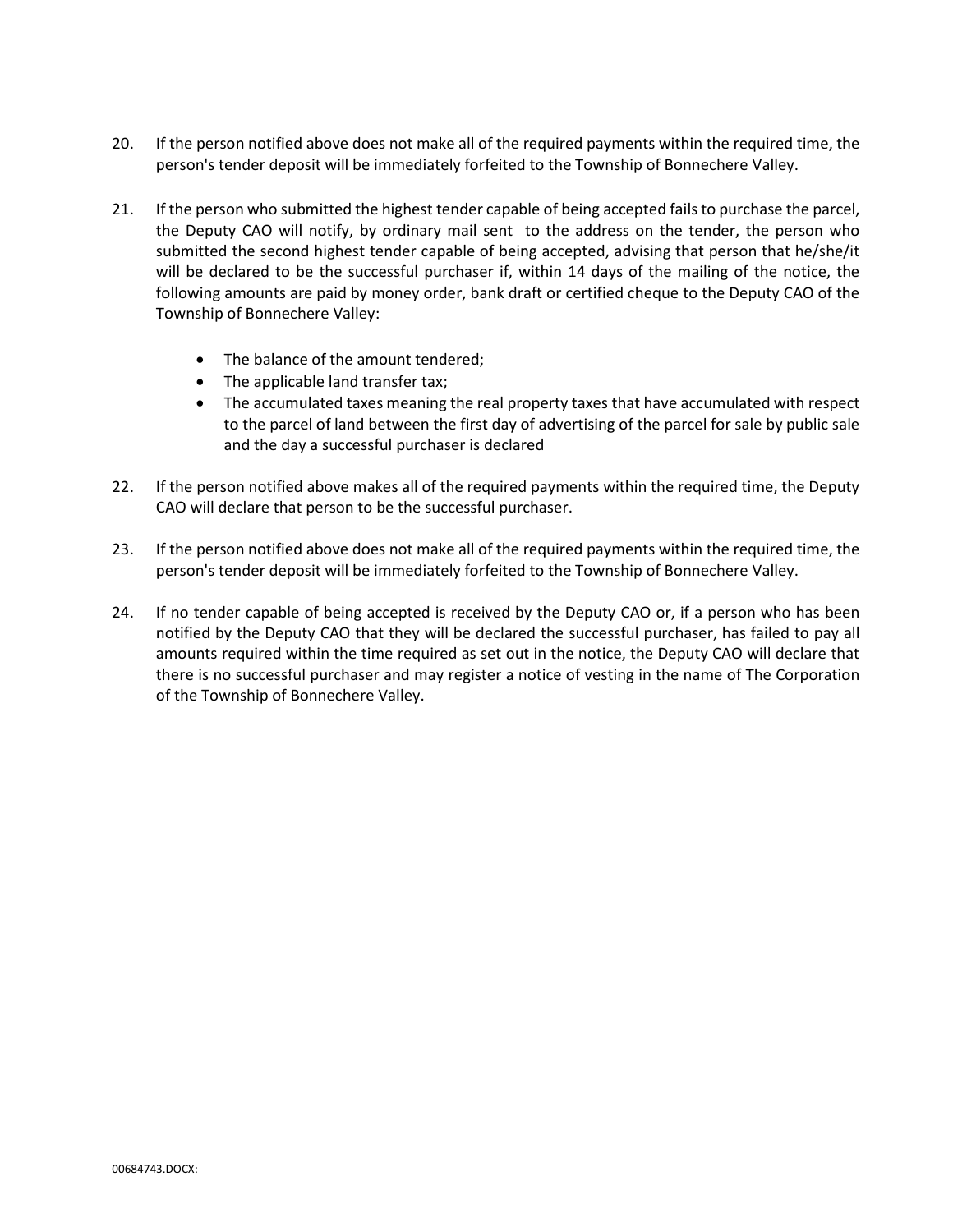# FORM 7 TENDER TO PURCHASE Municipal Act, 2001

| To: | Name:      | <b>Ms. Sandra Barr</b><br><b>Deputy CAO</b>                                                                    |  |
|-----|------------|----------------------------------------------------------------------------------------------------------------|--|
|     | Address:   | <b>Township of Bonnechere Valley</b><br>P.O. Box 100, 49 Bonnechere Street East<br>Eganville, Ontario, KOJ 1TO |  |
|     | Telephone: | (613) 628-3101 Ext. 225                                                                                        |  |

#### Re: Sale of:

(insert description of land)

 Part Lot 13, Concession 10, as in R58948, t/w R58948, geographic Township of South Algona, now in the Township of Bonnechere Valley, County of Renfrew. PIN: 57454-0015 (LT)

- 1. I/we hereby tender to purchase the land described above for the amount of \$.................... (………………………………………………………………………………………………………………………..……..Dollars) in accordance with the terms and conditions of the Municipal Act, 2001 and the Municipal Tax Sales Rules.
- 2. I/we understand that this tender must be received by the Deputy CAO's office not later than 3:00 p.m. local time on ……………………………………………………………………….20…………….., and that in the event of this tender being accepted, I/we shall be notified of its acceptance.
- 3. I/we enclose a deposit in the form of a certified cheque/bank draft/money order for the sum of \$............................ (………………………………………………………………..……………………dollars) in favour of The Corporation of the Township of Bonnechere Valley representing at least 20% or more of the tendered amount which will be forfeited if I/we are the successful tenderer(s) and I/we do not pay the balance of the tendered amount, any land transfer tax and any accumulated taxes within 14 days of the Deputy CAO notifying me/us that I/we are the highest tenderer.

This tender is submitted pursuant to the Municipal Act, 2001 and the Municipal Tax Sales Rules.

Dated at ……………………………………………..this ………………………day of……………………………………20…………….

| Name of Tenderer | Name of Tenderer |
|------------------|------------------|
|                  |                  |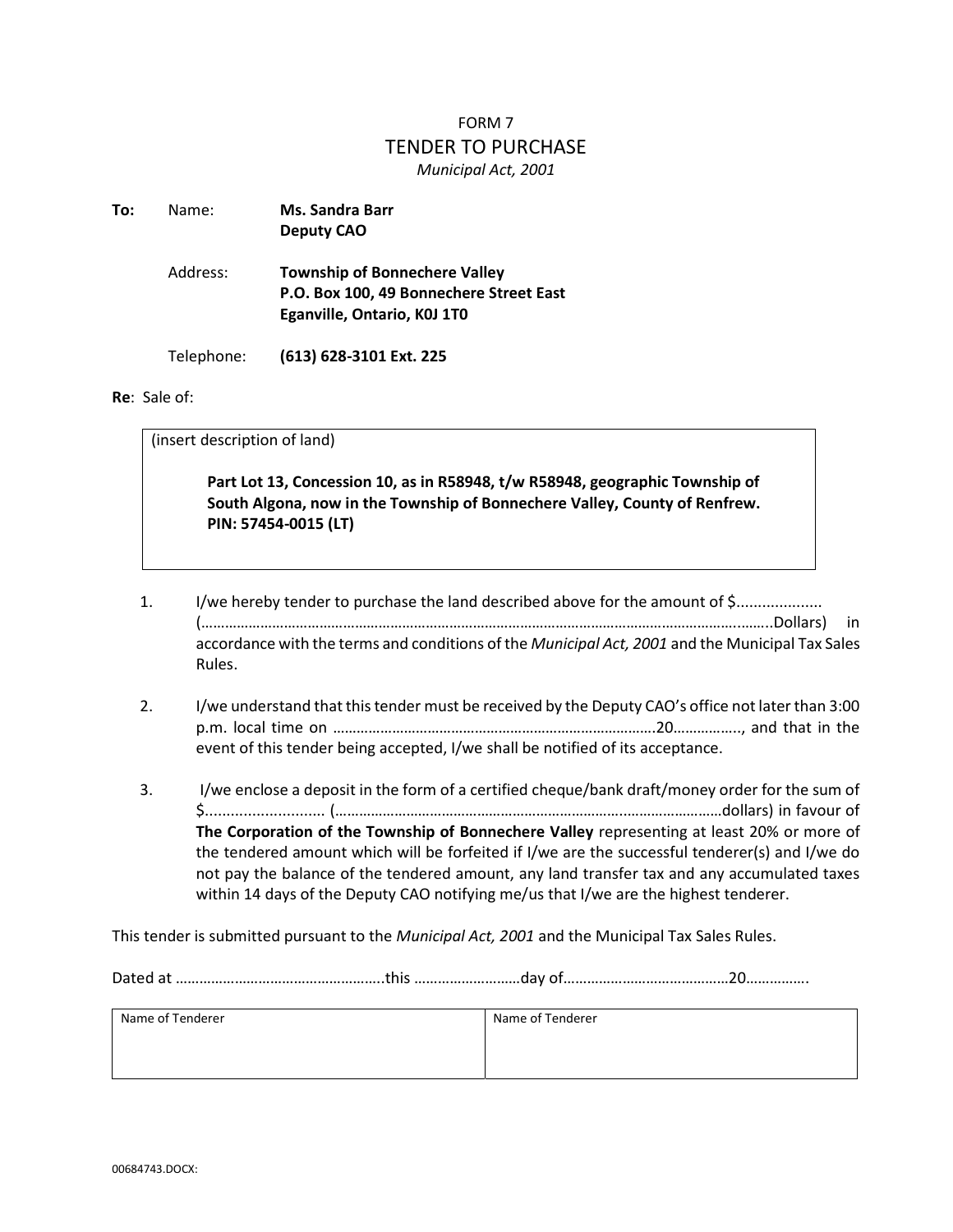| Address of Tenderer | <b>Address of Tenderer</b> |
|---------------------|----------------------------|
|                     |                            |
|                     |                            |
|                     |                            |
|                     |                            |
|                     |                            |
|                     |                            |

Instructions for Completion:

- (1) Name/Address/Telephone Enter the name of the authorized municipal officer this document is directed to. Enter the address and telephone number of the municipality.
- (2) Description Enter the description of land to which this Tender to Purchase relates as described in the advertisement and relevant documents.
- (3) Amount of Tender Enter the amount of the tender, first in numeric form and then in written form.
- (4) Last Date for Receiving Tender Form Enter the last date that the Deputy CAO's office at the Township of Bonnechere Valley will be receiving tenders.
- (5) Deposit Enter the amount of the deposit, first in numeric form and then in written form. The Deposit should be payable to The Corporation of the Township of Bonnechere Valley.
- (6) Tender Completion Enter the place and date at which the tender form is completed.
- (7) Name/Address/Phone Number of Tenderer(s) Enter the name(s) of person(s) submitting the Tender to Purchase to the Township of Bonnechere Valley. Provide address(es) and phone number(s) where the person(s) submitting the Tender can be reached during business hours (8:30am – 4:30pm, Monday to Friday).
- (8) If the property that you have bid on is cancelled, or if your bid is not the highest or second highest bid, your deposit and this document will be returned to you after all of the envelopes have been opened.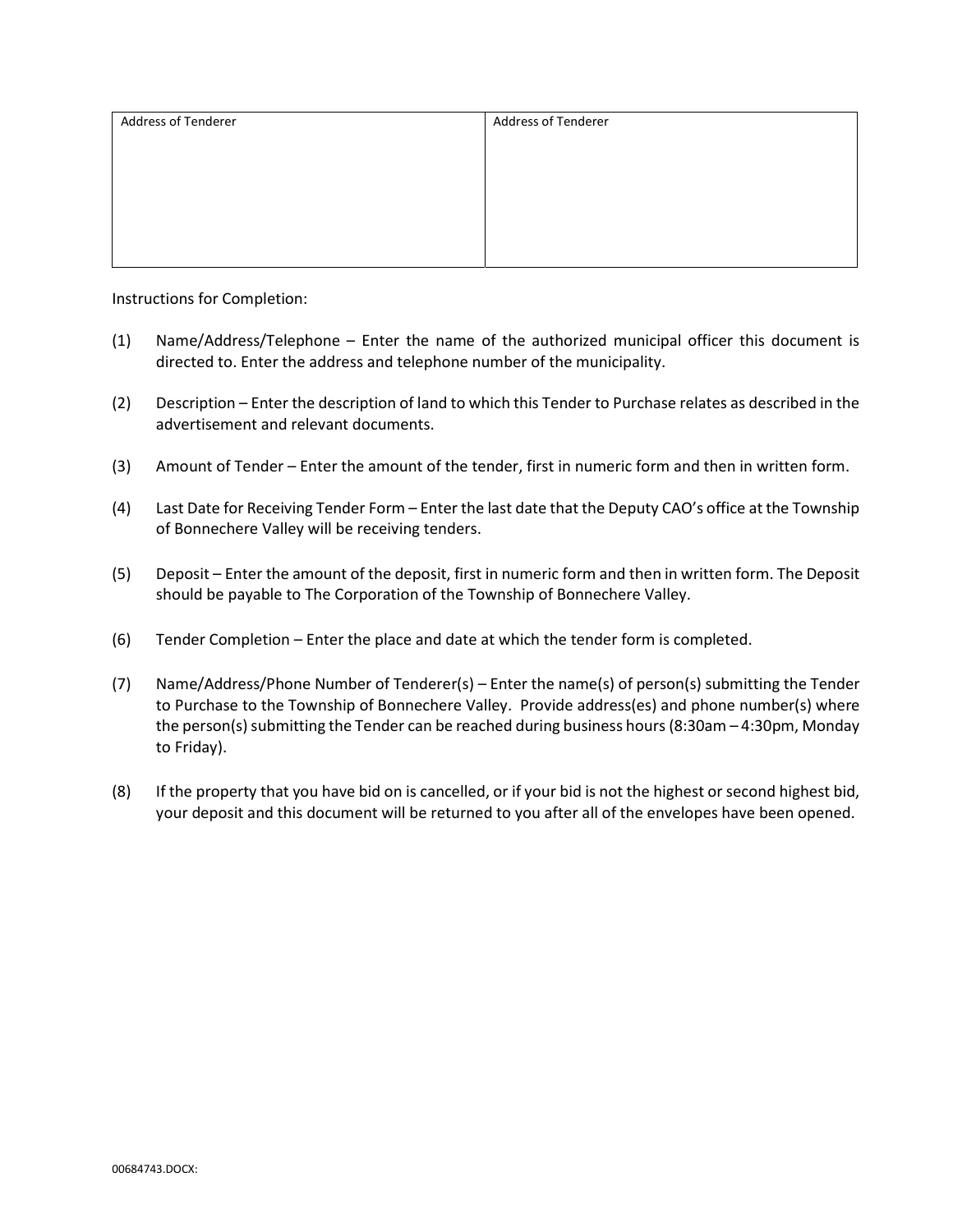# Part 4 ZONING :

# ROLL # 4738-036-035-09000

The subject property is zoned RU.

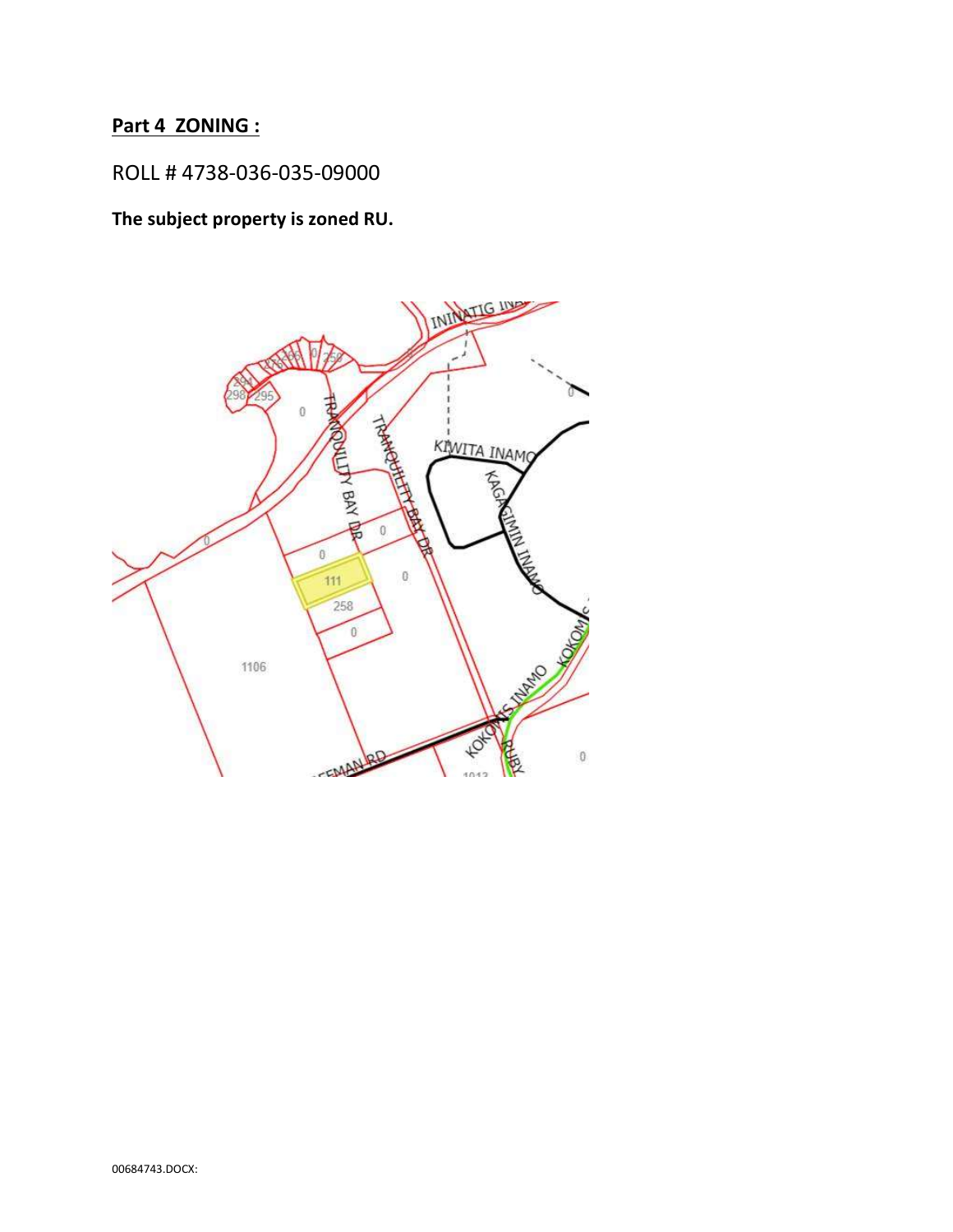

Please see below the permitted uses in the RU Zone in the Township of Bonnechere Valley's Comprehensive Zoning By-Law:

## SECTION 24.0 - REQUIREMENTS FOR RURAL (RU) ZONE

No person shall hereafter use any lands or erect, alter, enlarge or use any building or structure in a Rural Zone except in accordance with the provisions of this Section and of any other relevant Sections of this Bylaw.

### 24.1 PERMITTED USES

- (a) Residential Uses
	- single detached dwelling
	- mobile home, in accordance with the Mobile Home provisions in Section 3.0 General Provisions of this By-law.
- (b) Non-Residential Uses
	- agricultural commercial establishment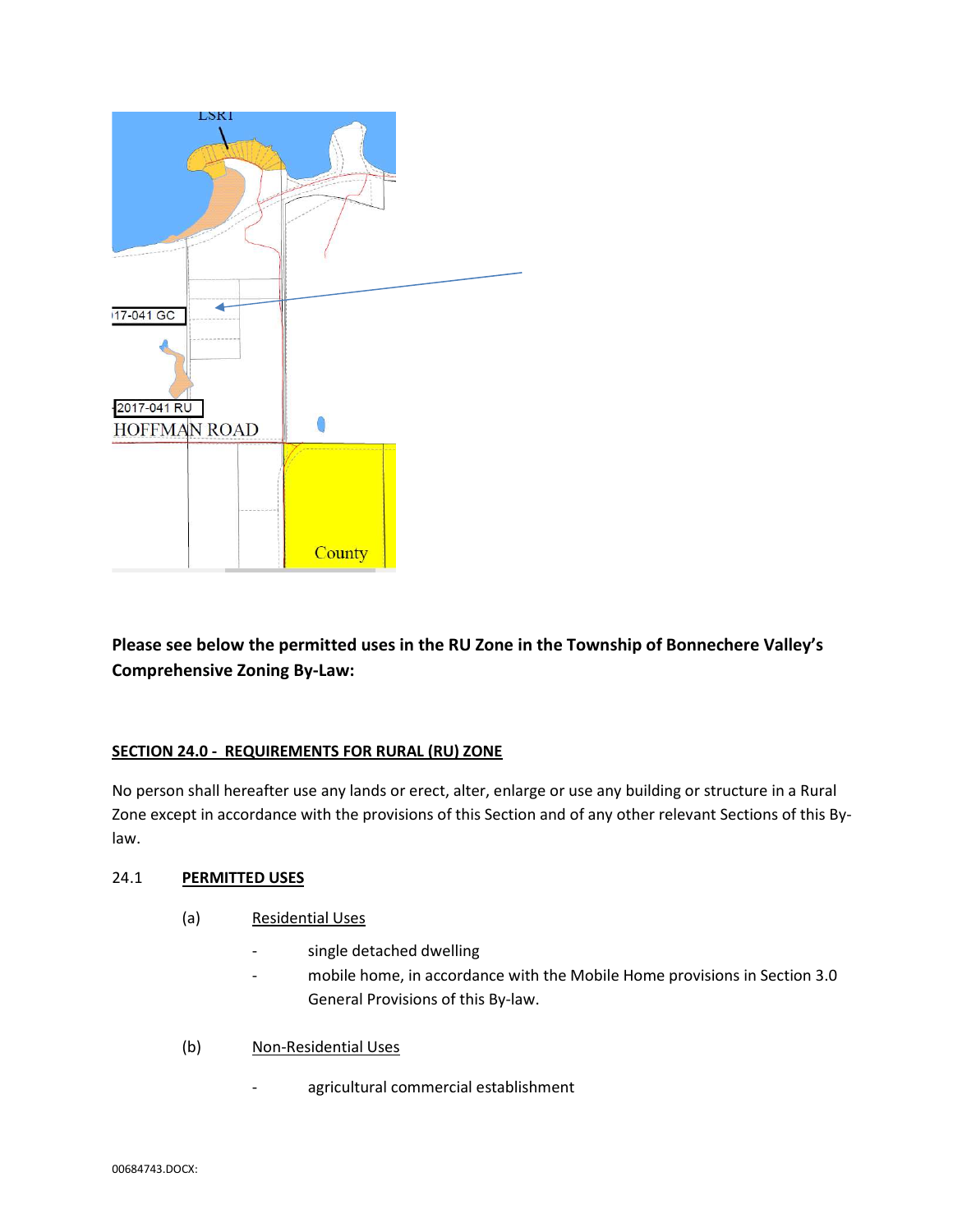- bed and breakfast
- cemetery
- day nursery
- home day care centre
- home industry
- existing private airfields
- farm
- farm produce sales outlet
- forestry
- hunting and fishing camp
- limited farm
- logging hauler
- nursery
- passive recreation uses
- private club
- public garage
- a public park
- a private park
- riding stables
- snowmobile or ATV trail
- transmitter tower

Uses, buildings and structures accessory to the foregoing in 24.1 (a) and (b).

### 24.2 **ZONE PROVISIONS**

| (a) | Lot Area (minimum)                                 |                  |  |
|-----|----------------------------------------------------|------------------|--|
|     | (i)<br>riding stable, farm, forestry, limited farm | 2 hectares       |  |
|     | (ii)<br>other permitted uses                       | 4,050 sq. metres |  |
| (b) | Lot Frontage (minimum)                             | 46 metres        |  |
| (c) | Front Yard Depth (minimum)                         | 7.5 metres       |  |
| (d) | Side Yard Width (minimum)                          |                  |  |
|     | (i)<br>interior                                    | 3 metres         |  |
|     | (ii)<br>exterior                                   | 5 metres         |  |
| (e) | Rear Yard Depth (minimum)                          | 7.5 metres       |  |
| (f) | Dwelling Unit Area (minimum)                       | 65 sq. metres    |  |
| (g) | Lot Coverage (maximum)                             | 33%              |  |